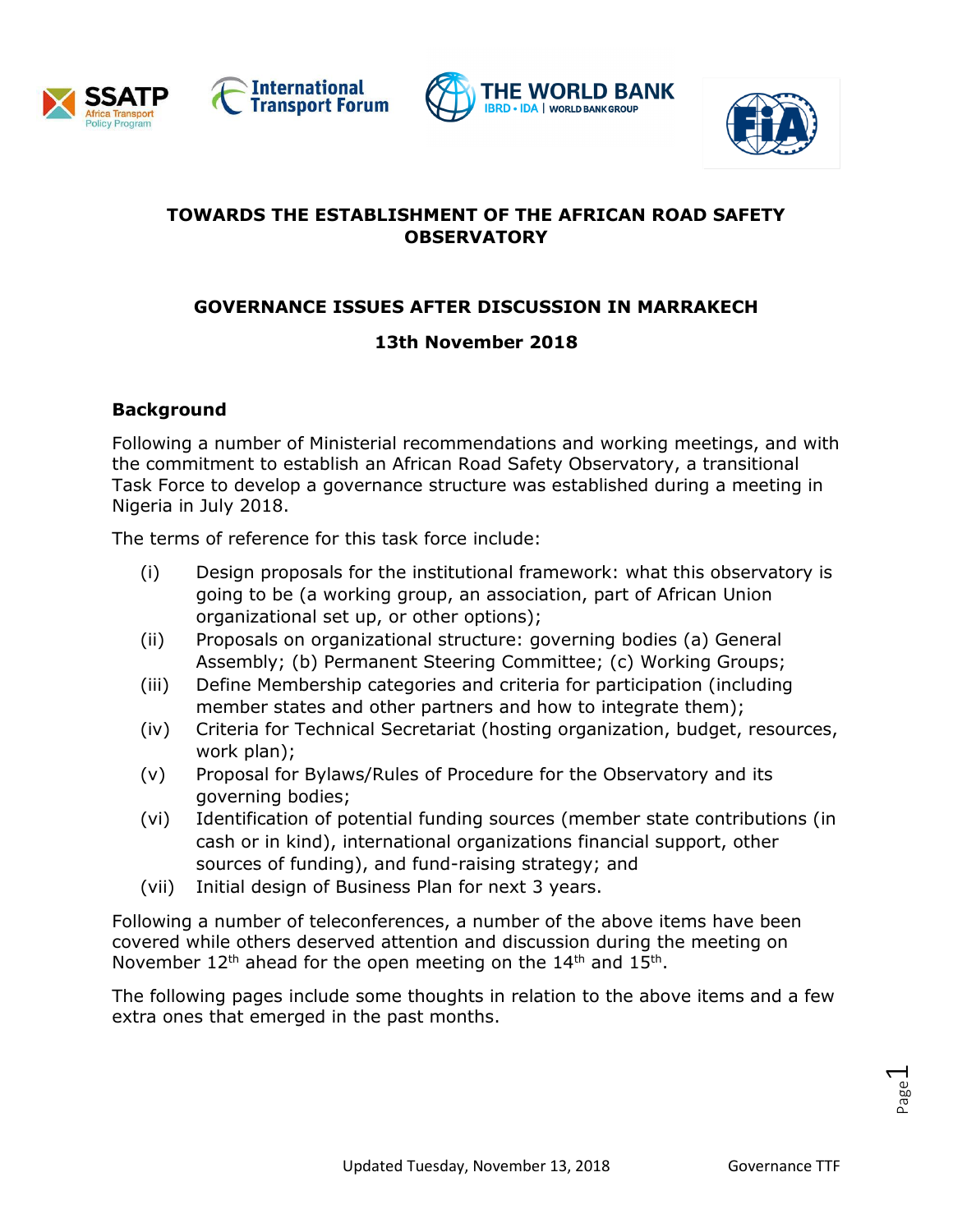







### **1. Design proposals for the institutional framework: what this observatory is going to be (a working group, an association, part of African Union organizational set up, or other options)**

This is now addressed in the proposed Bylaws.

### **2. Proposals on organizational structure: governing bodies (a) General Assembly; (b) Permanent Steering Committee; (c) Working Groups**

This is now addressed in the proposed Bylaws.

#### **3. Proposal for Bylaws/Rules of Procedure for the Observatory and its governing bodies;**

This is now addressed in the proposed Bylaws which have been edited both in FR and EN. The proposed bylaws will be circulated and comment during the workshop on November 14 and 15 in Marrakech.

#### **4. Define Membership categories and criteria for participation (including member states and other partners and how to integrate them)**

This is now addressed in the proposed Bylaws.

### **5. Criteria for Technical Secretariat (hosting organization, budget, resources, work plan)**

The proposal is that the technical Secretariat to be hosted by African Union, if approved by AU Technical Committees.

Proposed Bylaws define procedure for appointment and tasks.

Support for establishment of ARSO in hosting institution/support for Technical Secretariat tasks: Estimated cost US\$/100,000 per year, for first three years US\$300,000. Logistics, computing costs, staff time, website maintenance, newsletter and other dissemination efforts; preparation of Annual ARSO report with updated data for previous year.

Considering it will take some time for the AU to evaluate and implement ARSO´s Technical Secretariat it is suggested that the above funds be used to hire some personnel which could get the proposed work plan started.

ACTION ITEM: SSATP/World Bank have requested Steering Committee Members to submit proposals for potential candidates for the Technical Secretariat by November 23, 2018.

#### **6. Identification of potential funding sources (member state contributions (in cash or in kind), international organizations financial support, other sources of funding), and fund-raising strategy**